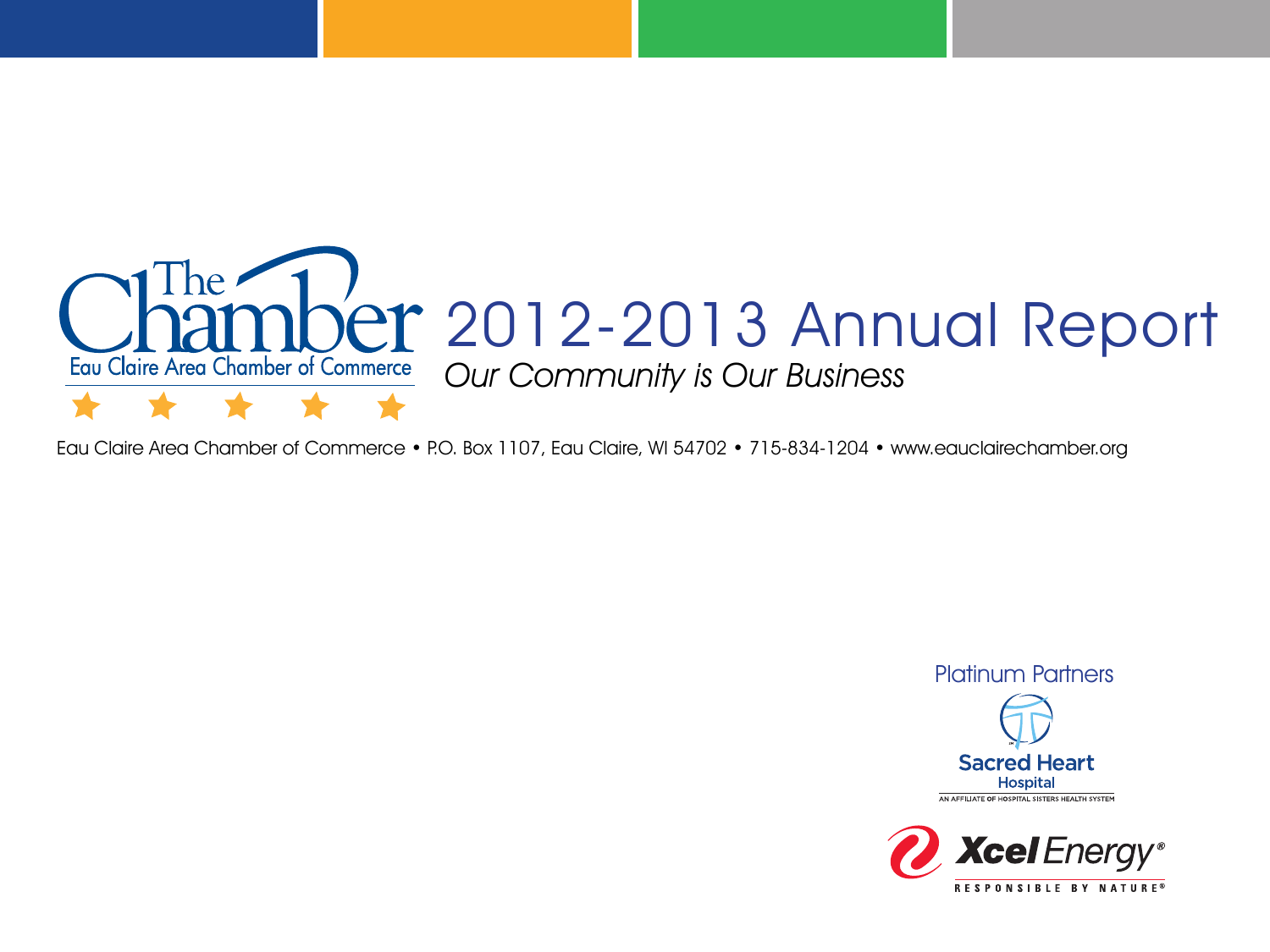# FROM THE CHAIRMAN

As we end the 2012-13 Chamber year and I reflect on the past year, it has been an honor and a privilege to have served as the 98th Board chair this year. We have had a very busy year and much was accomplished. Below is a recap of what guided our efforts this past year and a brief summary of what we did.

In January of 2010, the Eau Claire Chamber set forth a new three-year strategic plan, and this year marked the third year of that plan. Our overall plan of work for this past year has been guided by the following five initiatives:

- Serve as the voice and policy advocate with government relations for businesses in the Chippewa Valley.
- Empower small business members by providing programs and services geared towards their special needs.
- Support Chamber member businesses and organizations in their development.
- Advocate for and support a strong education system in the Chippewa Valley.
- Facilitate in the recruitment and retention of a qualified workforce.

It was a busy year and below are a few of our accomplishments:

- Our membership is the foundation of the organization and the reason we exist. The size of our membership has always been one of our strengths, and this year we increased membership and ended the year with 1,150 members.
- More than \$600,000 of Chamber Buy Local Bucks were sold during the year which supports our Chamber members.
- The Ambassadors conducted more than 40

ribbon cuttings and groundbreakings and hosted 11 Business-After-Hours for more than 1800 people.

- Our 31st class of Leadership Eau Claire**™** was the largest to date with 43 individuals participating.
- Momentum for Youth Leadership Eau Claire continued to grow and this year there were 60 applicants for the 11th class. Thirty high school juniors participated.
- We changed the Airport Open House from Monday to Thursday night and renamed it Business at the Airport. Attendance and enthusiasm increased with this change, and it was decided to make the date and name change permanent.
- Participated along with the Menomonie and Chippewa Falls chambers in the 19th annual Chippewa Valley Rally in Madison.
- Throughout the year there were many opportunities to exercise our right to vote and both the Government Affairs Committee and the Good Government Council did a great job keeping all members and the community informed of the issues and candidates for each election.
- We welcomed new leadership to the area and the Board spent time getting to know them. They reinforced the partnerships with the new school superintendents of the Eau Claire Area School District, the Altoona School District, the new City manager for the City of Eau Claire and the Eau Claire City Council.
- This year the Chamber sponsored trips to Switzerland and Germany, China, Cuba and

Costa Rica. These trips have become a great way for members and friends to enjoy the company of friends and business associates, while traveling to new places. The profits from these trips benefit all members by ensuring future dues increases are kept to a minimum.

The Eau Claire Area Chamber of Commerce continues to be recognized as a five-star chamber. With less than one percent of all chambers across the country achieving this recognition, this is a reflection of the excellent leadership that we have with Bob McCoy and his outstanding staff. There are many moving parts that go into making the chamber operate successfully and this couldn't happen without the help of the committee chairs, Chamber member volunteers and the Board of Directors. Thank you to everyone for your efforts throughout the year and for the opportunity to serve as your Board chair. It was a very successful year and the future looks even brighter!

Sincerely,

Bill Hilgedick, *Edward Jones* Outgoing Board Chair, Eau Claire Area Chamber Board of Directors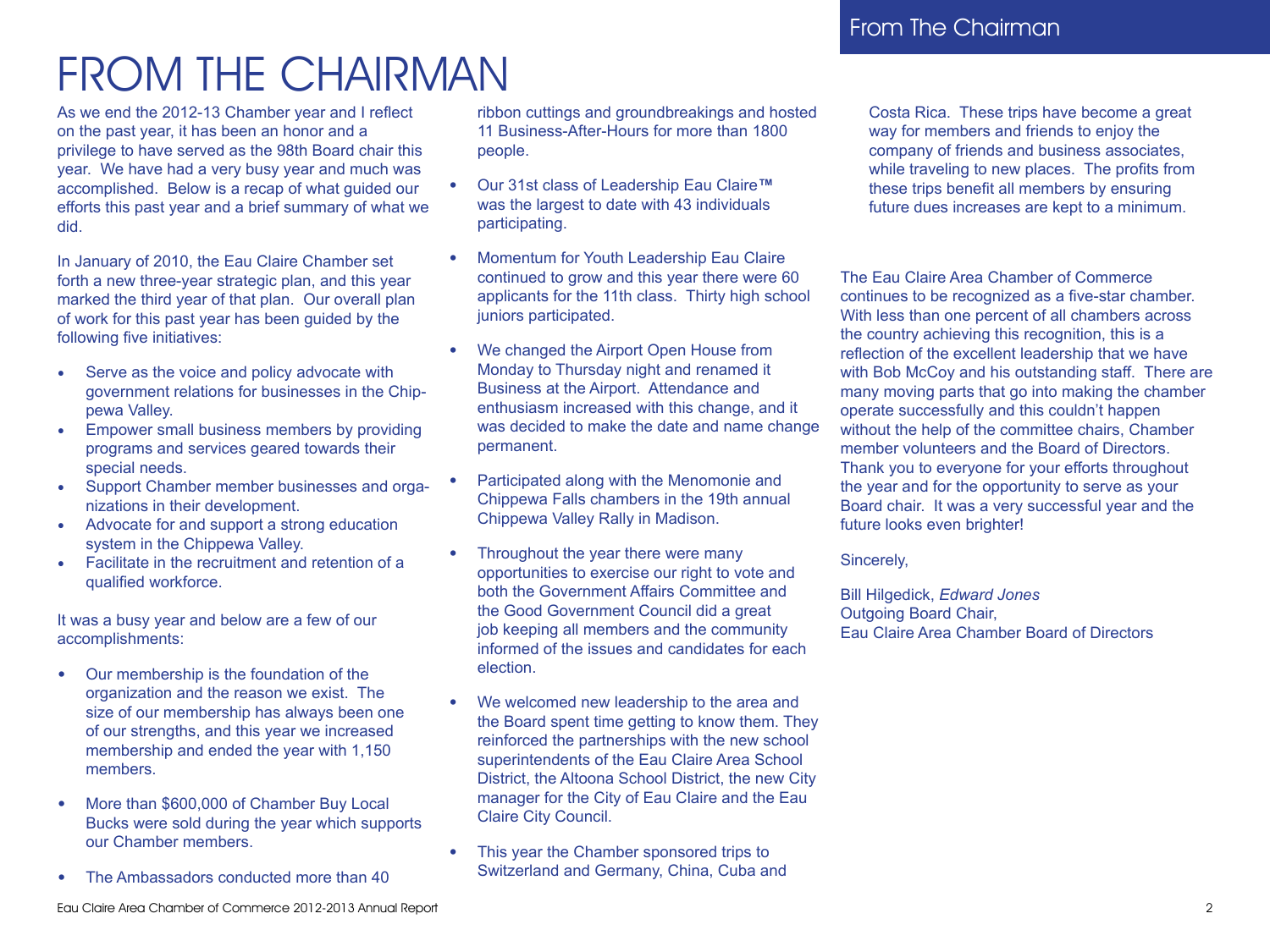# GOALS AND STRATEGIES

#### **GOVERNMENT RELATIONS**

Serve as the voice and policy advocate for business.

#### **SMALL BUSINESS**

Empower small business members by providing programs and services.

#### **BUSINESS DEVELOPMENT**

Support Chamber member businesses and organizations in their development.

#### **EDUCATION**

Advocate for and support a strong education system in the Chippewa Valley.

#### **WORKFORCE DEVELOPMENT**

Facilitate in the recruitment and retention of a qualified workforce.

# Mission Statement

The Eau Claire Area Chamber of Commerce is the advocate of business, striving to enhance and protect the business environment and the quality of life for the benefit of our members and the Chippewa Valley.

# Vision Statement

The Eau Claire Area Chamber of Commerce will be the leader in the progressive development of the Chippewa Valley through the efforts of the business community.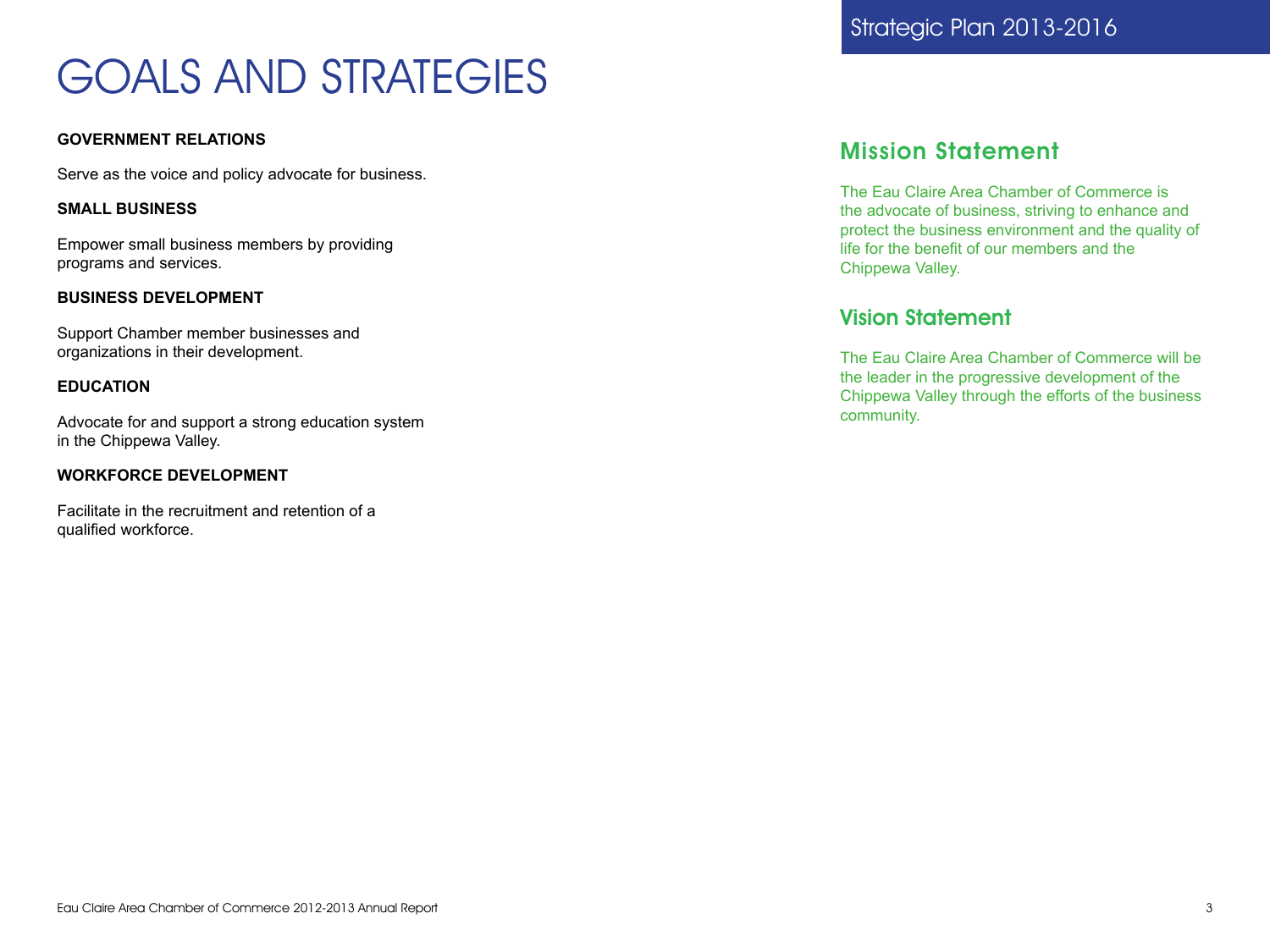# COMMITTEES & TASK FORCES

#### **ADVISORY COUNCIL**

Staff Liaison: Bob McCoy

Goal: To bring together a group of 25 small business representatives that will meet three to four times a year in order to provide input on Chamber programs and brainstorm ideas with the Chamber staff. Information was shared with the Board of Directors.

• Met and provided input for the Board for the new Strategic Plan and Business Plan.

#### **AGRI-BUSINESS**

Chair: Mary Kay Brevig *Eau Claire Energy Cooperative*  Staff Liaison: Katy Kiley

Goal: To recognize the vital role of agriculture in the local economy and promote positive relations between the business and farm communities.

- Conducted the 16th anniversary Breakfast in the Valley on June 8 and served 3,400 people! The breakfast was put on by more than 300 volunteers and over 80 sponsors. The breakfast included a milk-drinking contest with legislators and local celebrities, agriculture and business displays, a petting zoo, door prize drawings, recognition of the Eau Claire County Conservation winners, recognition of the Nicolet and Jackson farm families, a visit from the 65th Alice in Dairyland and antique tractors.
- Awarded the Friend of Agriculture Award to Andrew Bourget & Mahlon Peterson in recognition of their contributions to agriculture and Breakfast in the Valley.
- Sponsored the Chippewa Valley Farm City Day, Eau Claire Alumni FFA-Farm City Day and Friends of the Fair.

### **AMBASSADORS**

Chair: Nicholas Mohr *Rhom Construction* Staff Liaison:Cheri Weinke Goal: To represent and promote the Chamber and retain Chamber members.

- Conducted 11 Business After Hours with an average attendance of 160 people.
- Facilitated 40 ground breaking and ribbon cutting ceremonies for a variety of businesses.
- Made monthly retention calls to members informing them about the Chamber and asking if they want to be more involved in the organization.
- Continued "How's Business" visits to members in an effort to obtain feedback.

## **ANNUAL MEETING**

Chair: Bonnie Feltz *Department of Interiors, Ltd.*  Staff Liaison: Bob McCoy Goal: To plan and execute the Chamber's 98th Annual Meeting.

- The 98th Annual Meeting was held at the Ramada Convention Center with the leadership passing from Tim Olson, Royal Construction, to Bill Hilgedick, Edward Jones, in front of 650 people. All committee and task force chairs were recognized.
- Award Winners included: Outstanding Chamber Volunteer Scott Rogers, *Gloria Jean's Coffees* Top Membership Sales Person Mary Glassbrenner, *Group Health Cooperative of Eau Claire* Ambassador of the Year Marianne Klinkhammer, *Gator Garb Promotions*
	- Community Development Award

*Chippewa Valley Home Builders Association*

Outstanding Public Employee

Kristan Motszko, *Eau Claire Area School District* Outstanding Young Professional of the Chippewa Valley Christina Thrun, *Big Brothers Big Sisters of Northwestern Wisconsin* Woman of Achievement Award Kimera Way, *UW-Eau Claire Foundation* Small Businesses of the Year *Tru-Lock & Security* and *Gordy's County Market*

### **BUSINESS COUNCIL**

Chair: Jim Pinter

Staff Liaison: Becky Seelen Goal: To implement educational seminars and programs that will meet the needs of Chamber members.

- Featured Phil Flynn of *Associated Bank*, Jerry Bauer of *Bauer Built* and Matt Jennings of *Phillips-Medisize* for this year's Leadership Success Series, which features prominent executives sharing leadership insights and tips with the Chamber membership.
- Continued the monthly Lunch & Learn series held during the noon hour and presented by Chamber members.
- Hosted the Fourth Annual Social Media half-day conference with 110 people attending a variety of sessions presented by Chamber members.
- Partnered with the Business Expo Committee to offer three complimentary seminars at the Expo.
- Held a variety of business-related seminars throughout the year presented by Chamber members.
- Partnered with *Express Employment* Professionals and hosted the Refresh Live Leadership Simulcast with more than 70 people attending.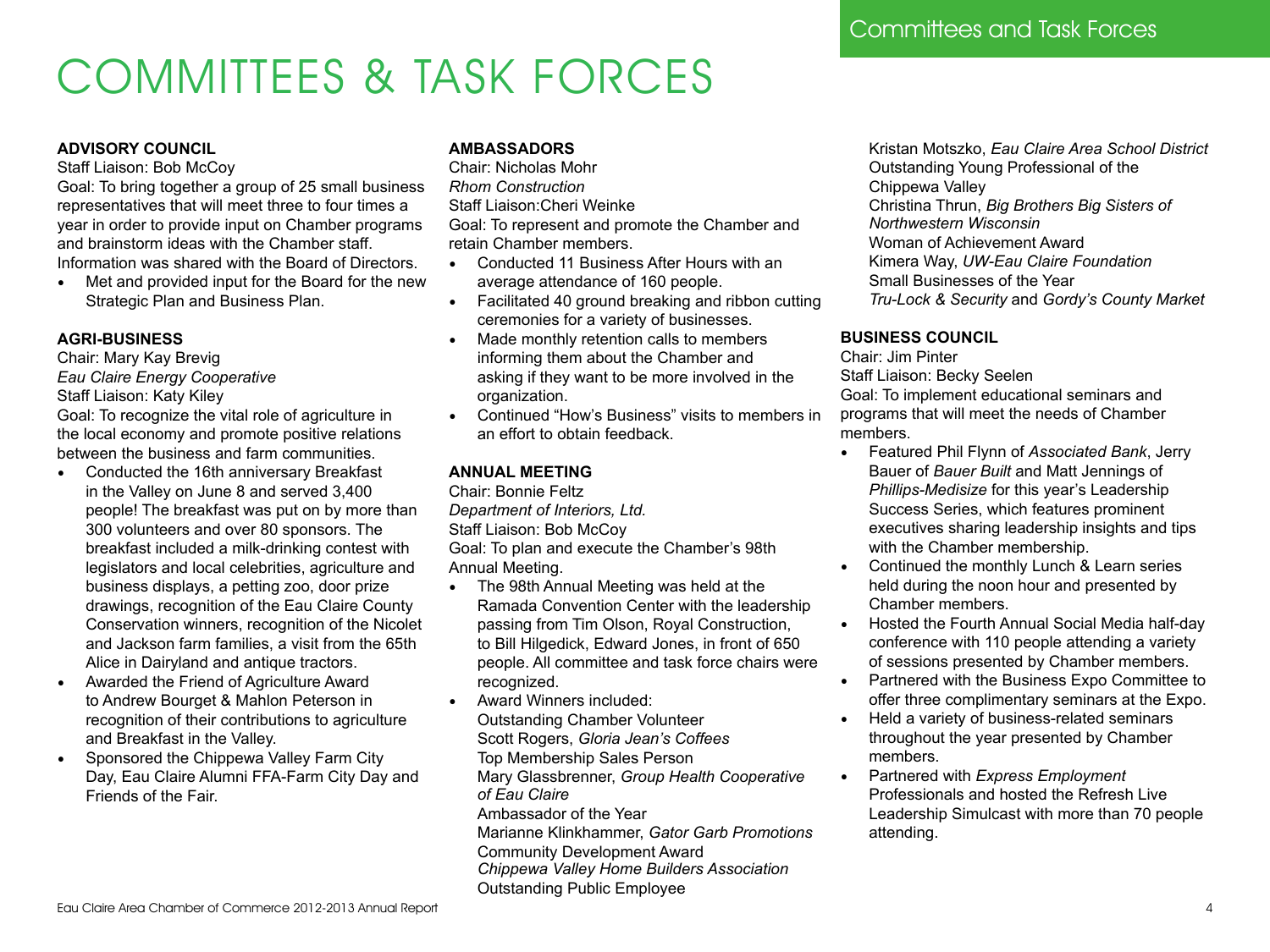## **BUSINESS EXPO**

Chair: Dan Everhart *L&M Mail Service*  Staff Liaison: Becky Seelen Goal: To plan and execute the 2013 Business Expo.

- Hosted the 23rd Annual Business EXPO in October with about 2,000 people attending the one-day show at the Eau Claire Indoor Sports Center. The event was sponsored by Leader-Telegram, Maverick Media and WEAU 13 News.
- The VIP Reception was sponsored by Bank Mutual, Charter Business, Ruder Ware and Wipfli.
- Partnered with the Business Council to offer three complimentary seminars during the Expo.

# **BUSINESS SALUTES EAU CLAIRE**

Chair: Connie Pedersen

#### *U.S. Bank*

Staff Liaison: Bob McCoy

Goal: Conduct an enjoyable golf outing that promotes networking for members.

• Conducted the 27th Annual Golf Classic at the Eau Claire Golf & Country Club in May with 225 people attending. More than \$15,000 in prizes were given away. The major sponsor was *Royal Construction* and the gift sponsor was *U.S. Bank*.

## **BUSINESS & WORKFORCE DEVELOPMENT**

Chair: Janice Lemminger

#### *Manpower*

Staff Liaison: Brett Geboy

Goal: To support Chamber member businesses and organizations by promoting opportunities, programs and partnerships that foster business development.

- Organized the Age of Opportunity Fair at Oakwood Mall.
- Organized a Hiring Our Heroes job fair for veterans, service members and spouses. The event had over 150 veterans attend and more than 60 exhibitors.
- Worked to highlight and address the area skills gap problem.

### **CHIPPEWA VALLEY CHAMBER ALLIANCE**

[Limited to members of the Chamber Executive Committees]

Chair: Bill Hilgedick

*Edward Jones* 

Staff Liaison: Bob McCoy

Goal: To keep open lines of communication on regional issues between chambers in the Chippewa Valley.

• The three Chamber Executive Committees in the Chippewa Valley continued to meet and discuss regional issues. The Alliance conducted the 19th Annual Chippewa Valley Rally and hosted the Chippewa Valley Chamber Alliance Airport Open House.

# **EXCELLENCE IN EDUCATION**

Chair: Kayann Bock

#### *Sylvan Learning Center*

Staff Liaison: Becky Seelen

Goal: To provide recognition for outstanding students and educators from 10 area high schools.

• Coordinated the 29th Annual Excellence in Education Banquet, which honored 60 outstanding area high school students and their selected educators. In addition, the Committee honored three outstanding educators with Innovation in Teaching, Contributor to Education and Unsung Hero awards.

# **GOOD GOVERNMENT COUNCIL (GGC)**

Chair: Bill Eklund

*Sharp Photo & Portrait* 

Staff Liaison: Brett Geboy

- Goal: To inform and educate members on business issues and candidates' stand on these issues. The GGC is independent of any political party, candidates or organization except the Eau Claire Area Chamber of Commerce.
- Provided Chamber members candidate questionnaires for area state legislators, the Eau Claire School Board, Eau Claire City Council and Altoona School Board.

### **GOVERNMENTAL AFFAIRS**

Chair: Susan Marcott *Applied Data Consultants* Staff Liaison: Brett Geboy Goal: Be a proactive voice for the business community, to facilitate communication between government and the business community and to encourage participation in public and government affairs.

- Presented Eggs & Issues programs monthly, which included legislative dialogues with elected officials that provided timely information to our membership. Total attendance for 11 events was about 630.
- Successfully organized and completed the 19th Annual Chippewa Valley Rally with an attendance of 60.
- Organized candidate forums for area state legislators, Eau Claire School Board and Eau Claire City Council.
- Hosted a luncheons with Senator Ron Johnson, Secretary Chandler from the WI Department of Revenue and Secretary Mark Gottlieb from the WI Department of Transportation.

# **GREEN BUSINESS INITIATIVE**

Chair: Gordon Howie

*Mayo Clinic Health System* 

Staff Liaison: Bob McCoy

Goal: To promote the interest of businesses that are committed and engaged in environmentally responsible operations and practices, also known as "green" business practices.

• In the first three years, 66 businesses were designated at "Green Businesses". The designation is good for two years. Worked on making the application and renewal application all electronic.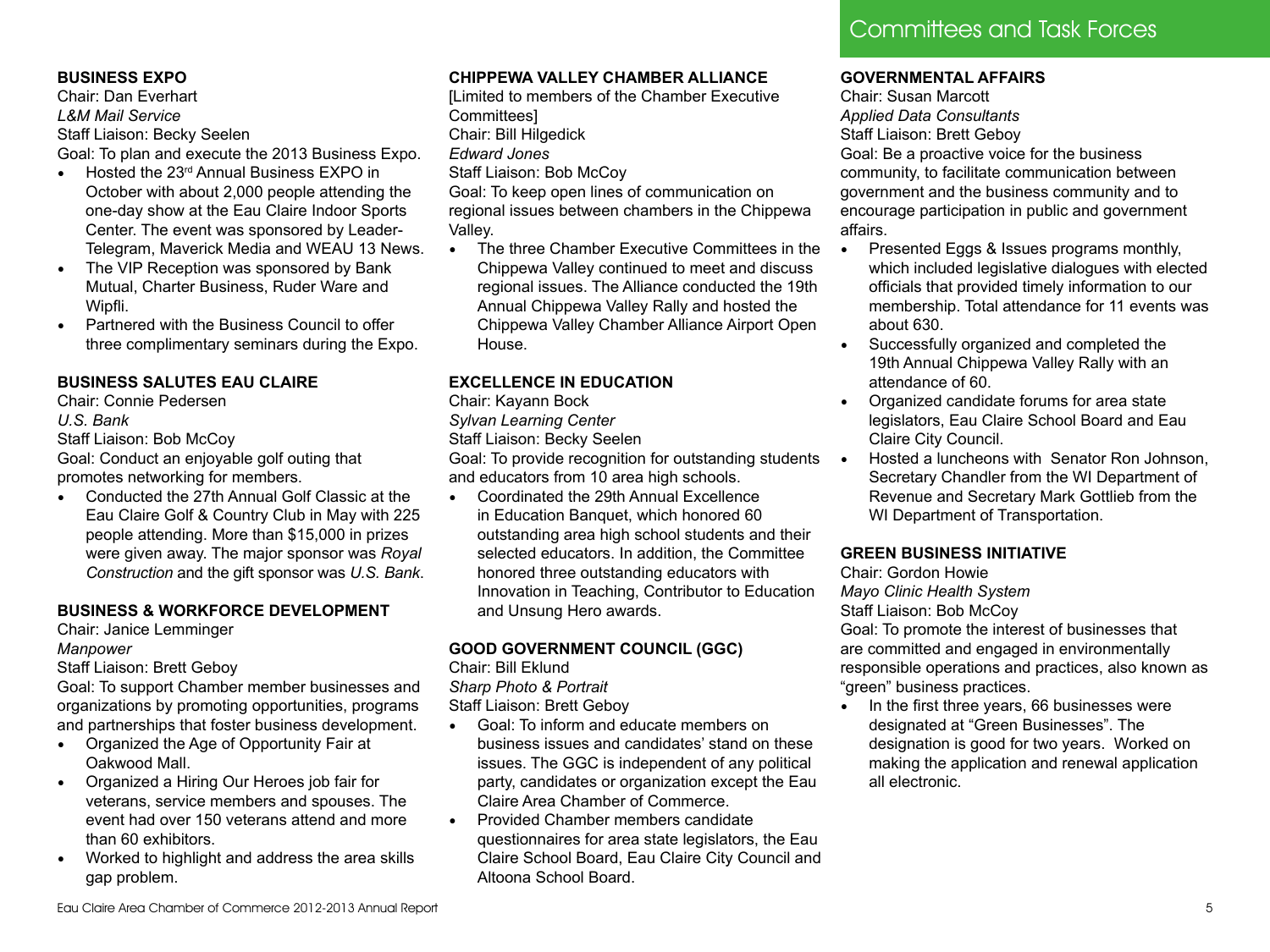#### **HEALTH & WELLNESS COMMITTEE**

Chair: Jackie Pavelski

Staff Liaison: Brett Geboy

Goal: To promote the benefits of workplace wellness as an effective healthcare cost containment measure and recognize businesses that implement wellness best practices.

- Monitored legislation related to healthcare reform and its effect on business. Hosted an event on the patient protection and affordable care act.
- Promoted the worksite wellness initiative to recognize businesses engaged in wellness.
- Conducted two wellness related seminars for employers.
- Implemented a Business noon wellness walk.

#### **MEMBERSHIP**

Chair: Mary Glassbrenner

*Group Health Cooperative* 

Staff Liaison: Katie O'Malley

Goal: To assist the Chamber in the recruitment of members.

- Recruited a total of 33 new members from April 2012-March 2013.
- Membership was at 1,150 members at the end of the fiscal year.

#### **SOHO (SMALL OFFICE/HOME OFFICE)**

Chair: Kelly Berry *ResourceAbility, LLC*  Staff Liaison: Katy Kiley Goal: Empower small business members by providing specialized programs and services.

• Conducted three discussions for small office/ home office businesses with an average attendance of 14.

### **YOUNG PROFESSIONALS OF THE CHIPPEWA VALLEY**

Chair: Derek Prestin *Ruder Ware, L.L.S.C.* Staff Liaison: Katy Kiley

Goal: Engage and empower young professionals by providing relevant educational, networking and community events.

- Held five professional development seminars with a total of 96 attendees.
- Held social events including four happy hours and a winter party with 64 attendees, a golf outing with 94 attendees, a family gardening event with 16 attendees/12 kids, curling event with 18 attendees, a bean bag tournament with 64 players and a membership extravaganza with 119 attendees. Held the third synergy event with YP Menomonie with 46 attendees.
- Volunteer/ Community Involvement Events Included: Sponsoring five families for the holidays, volunteering at Big Brothers Big Sisters Bowl for Kids' Sake, Boy Scouts Easter Egg Hunt, REACH, United Way Impact Tour, Hope Gospel Mission and Country Jam.

# **OTHER** ACCOMPLISHMENTS

## **OTHER**

- Hosted Chamber sponsored trips to China (20), Cuba (29) Switzerland & Austria (45) and Costa Rica (15).
- 125 people attended the Five O'Clock on the Riverwalk.
- 170 people attended the second Business Hall of Fame Inductee luncheon, featuring inductees: John William Carroll (*Dolly Madison Dairies/Marigold Foods*), Mel Cohen (*National Presto*), Ellis Hungtzinger (*Silver Spring Foods/ Huntzinger Farms*), Juel Market (*Market & Johnson*), Johannes Walter (*Walter's Brewery.*)
	- Sold over \$600,000 in Chamber Buy Local Bucks.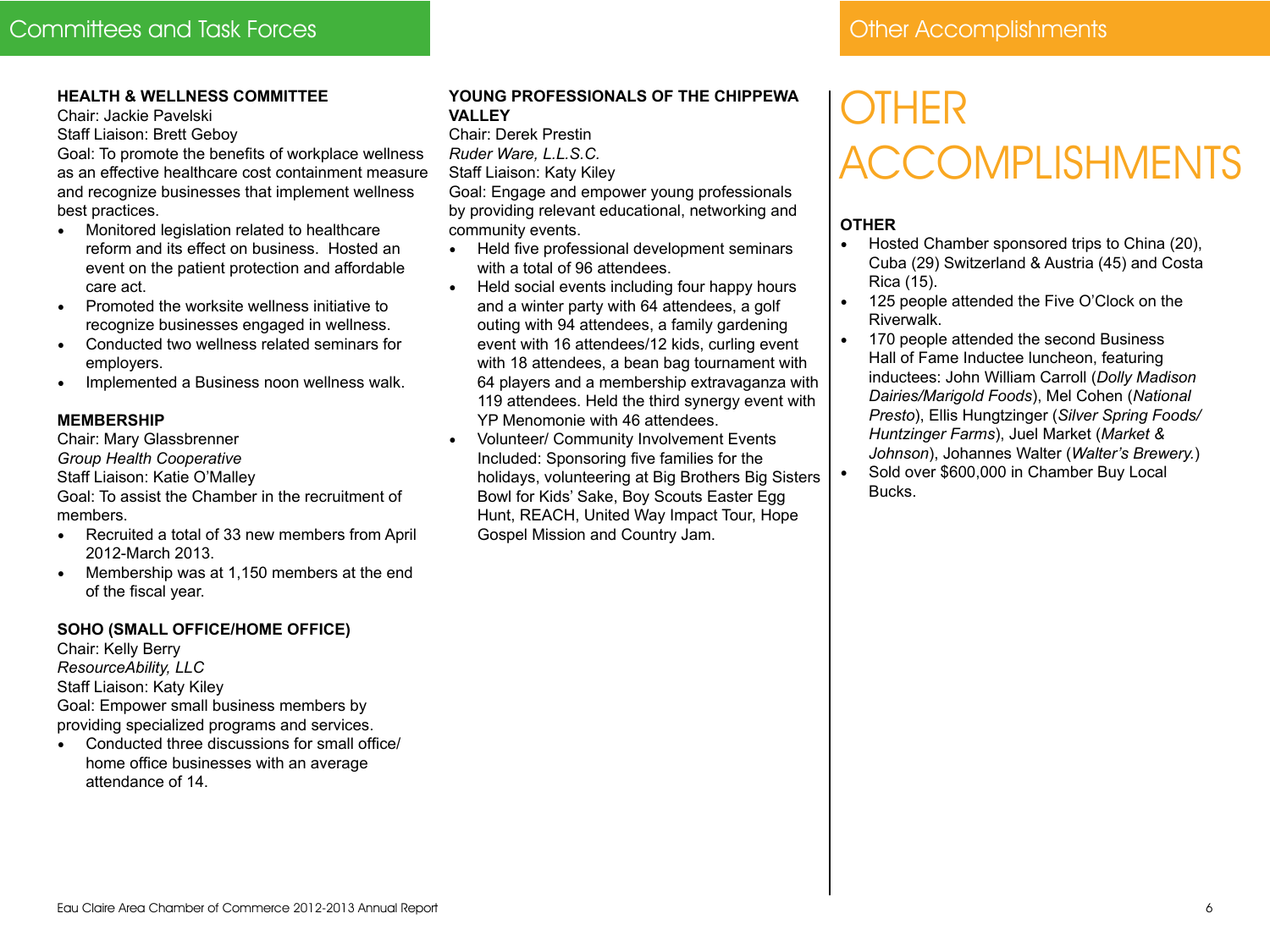# Financial Report **Educational Foundation**

# FINANCIAL REPORT

*As reported on March 31, 2013 Figures were unaudited at the time of publication.*

Projected Dues Revenue \$470,000 Projected Non Dues Revenue \$72,500 Projected Program/Project Revenue \$468,000 **Projected Total Revenue \$1,010,500**

Projected Program/Project Expense \$250,000 Projected Administration Expense \$634,700 Projected Operations Expense \$138,500 Projected Total Expense \$1,023,200 **Projected Balance (\$12,700)** 

# EDUCATIONAL FOUNDATION

## **EAU CLAIRE EDUCATIONAL FOUNDATION**

Goal: To provide a vehicle for members to contribute charitable support to Chamber educational programs and projects including Leadership Eau Claire™, Real Life Academy and Youth Leadership Eau Claire. The Foundation has established an Endowment Fund to raise \$400,000 for youth leadership programs. A Youth Leadership Society of Founders has been formed. Society members have agreed to contribute a minimum of \$2,500 over three years.

- Completed the ninth year of the Eau Claire Educational Foundation.
- Provided the financial assistance for: Leadership Eau Claire™, Youth Leadership Eau Claire and the Real Life Academy.
- Provided scholarships for both leadership programs.
- Created an Endowment Fund for Youth Leadership Eau Claire with a targeted goal of \$400,000. Contributions reached \$82,000.

#### **President:**

Mark Faanes *Wipfli* 

## **Vice President:**

Tom Mihajlov *University of Wisconsin – Eau Claire* 

#### **Secretary:**

Bob McCoy *Eau Claire Area Chamber of Commerce*

#### **Treasurer:**  Bill Kaiser

*BMO Harris Bank* 

#### **Board of Directors**  Bill Eklund *Sharp Photo & Portrait*

Bob Forsberg *Walmart-Eau Claire* 

Bill Hilgedick *Edward Jones*

Dr. Lee Mayer *Mayo Clinic Health System* 

Tim Olson *Royal Construction, Inc.* 

Jack Postlewaite *Spangler, Nodolf, Bruder & Klinkhammer, LLC* 

The Honorable Lisa Stark

Sue Tietz *McDonough Manufacturing Company*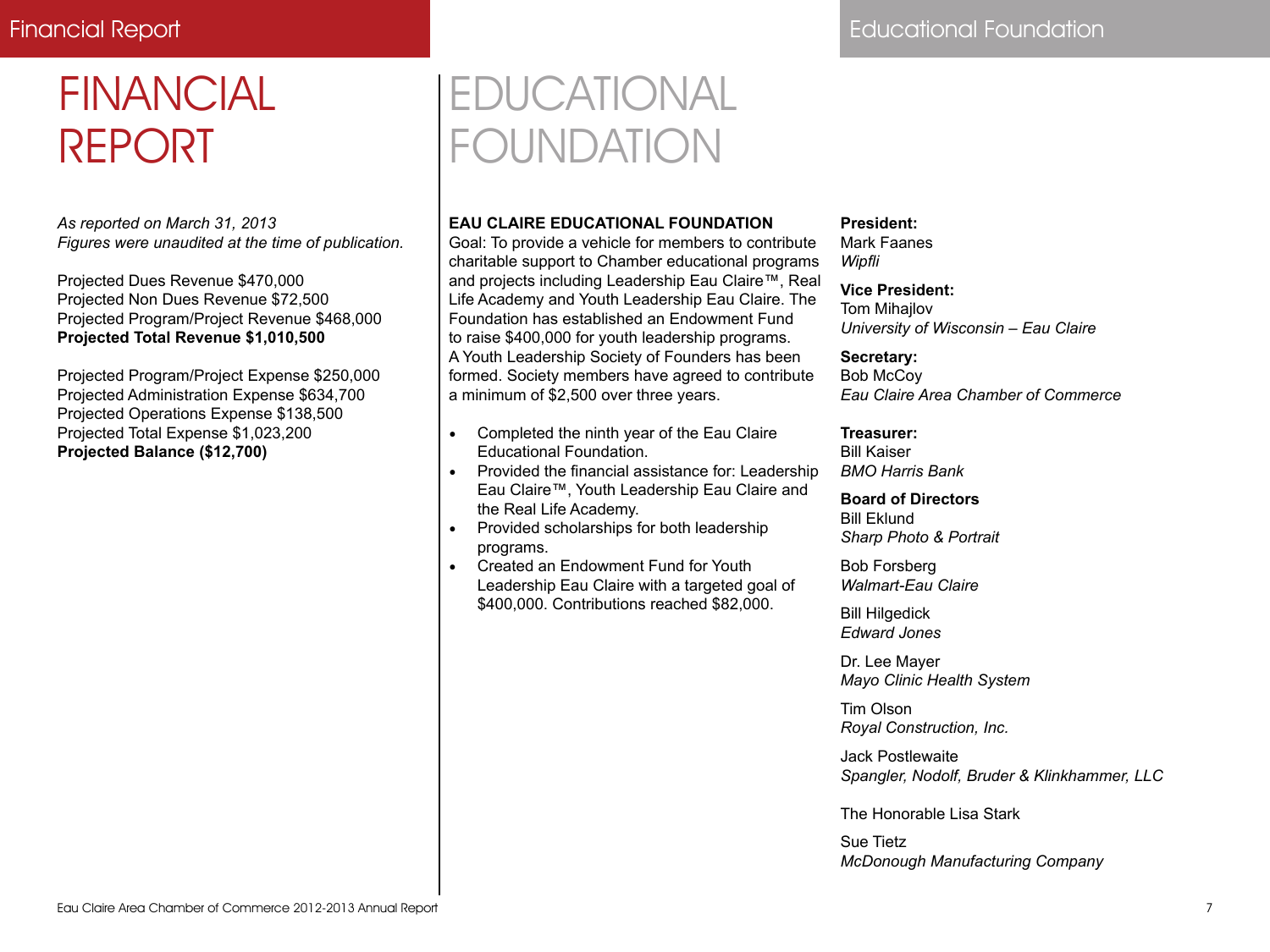#### **LEADERSHIP EAU CLAIRE™**

Chair: Laurie Boettcher *Laurie Boettcher Speaks* Staff Liaison: Becky Seelen

Goal: To increase participants' community knowledge through skill building exercises and educational days that stimulates them to take an active leadership role in shaping our community.

- Graduated 41 participants from the Class of 2012 and enrolled 42 participants in the Class of 2013.
- Held the annual opening and closing retreats in addition to seven program days, which included the following topics: agriculture, environment, arts, tourism, media, government, law, health, wellness, education, business, industry, volunteerism and human services.
- Community issues were identified and group projects were developed working with the following organizations: Beaver Creek Reserve, Bob's House for Dogs, Junior Achievement, Positive Avenues and UW-Extension's Youth Eco Teams.

#### **LEADERSHIP EAU CLAIRE™ ALUMNI**

Chair: Stephanie Butero

*Gold Cross Answering Service* 

Staff Liaison: Becky Seelen

Goal: To provide ongoing leadership programs and networking opportunities for Leadership Eau Claire™ alumni.

- Recruited applicants for the Leadership Eau Claire™ program.
- Hosted an alumni luncheon at the Eau Claire Golf & Country featuring keynote speaker Christine Geissler of Nestlé Purina PetCare North America with 120 alumni and friends attending.

#### **REAL LIFE ACADEMY**

Chair: Kristan Motszko *Eau Claire Area School District*  Staff Liaison: Katy Kiley Goal: To plan and execute the Real Life Academy, an event for area high school students and business volunteers to bring the two groups together. The Academy is designed to provide "real life scenarios" with experienced volunteers that have met the day to day challenges of money management and built them into their lives successfully.

- Coordinated the Real Life Academy in the fall and spring semesters for 678 students from Altoona, Augusta, Fall Creek, North, Memorial and Regis high schools.
- Recruited 47 sponsors and over 150 volunteers for the academies.

#### **YOUTH LEADERSHIP EAU CLAIRE**

Chair: Missy Kostman *RCU* 

Staff Liaison: Becky Seelen

Goal: To provide an opportunity for area high school juniors to enhance their knowledge and develop leadership skills that will empower and motivate them to become involved and committed to their community.

- Conducted the YLEC program for 30 students from Altoona, Fall Creek and Eau Claire, Memorial, North and Regis high schools.
- The class completed service projects for Beaver Creek Reserve, Big Brothers Big Sisters, Children's Museum of Eau Claire, Hope Gospel Mission and The Y of Eau Claire.
- Recruited candidates and sponsors for the YLEC Class of 2014.